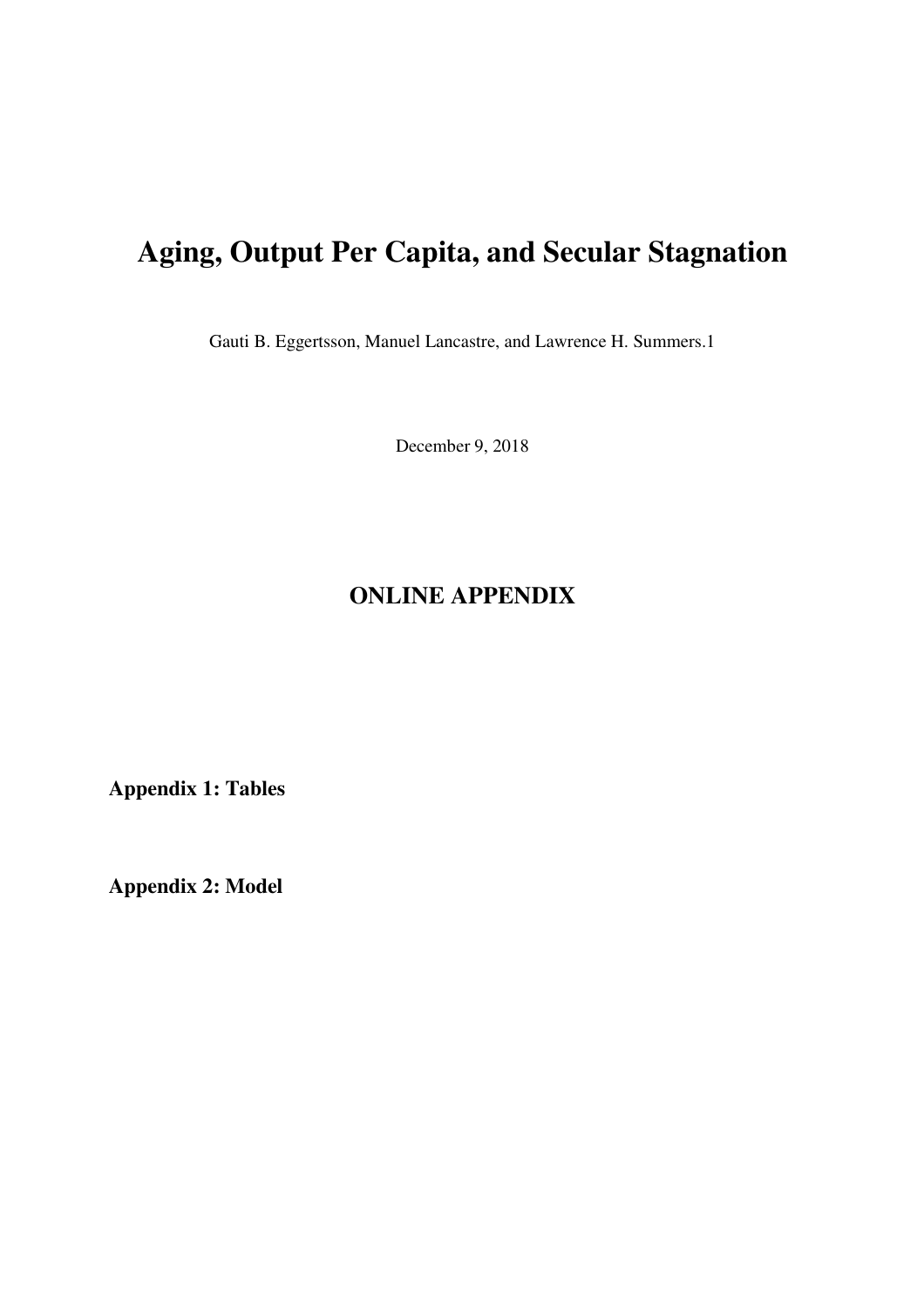#### **APPENDIX 1 - TABLES**

| Table A1: Estimates of the impact of aging on GDP per capita from 1990 to 2014: old $> 50$ years |           |            |            |               |            |  |  |  |
|--------------------------------------------------------------------------------------------------|-----------|------------|------------|---------------|------------|--|--|--|
|                                                                                                  | $\Box$    | (2)        | (3)        | (4)           | (5)        |  |  |  |
|                                                                                                  | 1990-2014 | 1990-2008  | 2008-2014  | $\approx$ ZLB | $\neq$ ZLB |  |  |  |
| Change of the ratio                                                                              | $0.361*$  | $0.784***$ | $-0.528**$ | $-0.429$      | $-0.302$   |  |  |  |
| of old to young                                                                                  | (0.208)   | (0.282)    | (0.205)    | (0.320)       | (0.310)    |  |  |  |
| <b>Observations</b>                                                                              | 168       | 168        | 168        | 55            | 113        |  |  |  |
| R-squared                                                                                        | 0.019     | 0.052      | 0.038      | 0.038         | 0.008      |  |  |  |
| Robust standard errors in parentheses                                                            |           |            |            |               |            |  |  |  |

\*\*\* p<0.01, \*\* p<0.05, \* p<0.1

#### Table A2: Estimates of the impact of aging on GDP per capita: old > 50 years

| Panel A: from 1990 to 2014                                                                                                                           |                       |                          | SAMPLE OF ALL COUNTRIES  |                         |                                      |                     | OECD COUNTRIES          |                          |
|------------------------------------------------------------------------------------------------------------------------------------------------------|-----------------------|--------------------------|--------------------------|-------------------------|--------------------------------------|---------------------|-------------------------|--------------------------|
|                                                                                                                                                      | $(1$ OLS $)$          | (2 OLS)                  | (3 OLS)                  | (4 OLS)                 | $(5 \text{ IV})$                     | $(6$ OLS $)$        | $(7$ OLS)               | $(8 \text{ IV})$         |
| Change in the ratio of old to young<br>(from 2008 to 2015)                                                                                           | $0.361*$<br>(0.208)   | $0.990***$<br>(0.257)    | 1.067***<br>(0.265)      | $0.615**$<br>(0.290)    | $1.646***$<br>(0.416)                | $-0.137$<br>(0.415) | 0.0909<br>(0.391)       | $1.042**$<br>(0.511)     |
| Initial GDP per capita                                                                                                                               |                       | $-0.138***$<br>(0.0362)  | $-0.118***$<br>(0.0379)  | $-0.142***$<br>(0.0447) | $-0.180***$<br>(0.0443)              |                     | $-0.204***$<br>(0.0733) | $-0.244***$<br>(0.0856)  |
| First-stage F Statistic<br>Overidentification test p-value<br><b>Observations</b><br>Differential trends by:<br>Population and initial age structure | 168                   | 168                      | 168<br>✓                 | 168<br>$\checkmark$     | 18.96<br>0.65<br>168<br>$\checkmark$ | 35                  | 35<br>✓                 | 13.72<br>0.31<br>35<br>✓ |
| Regional dummies                                                                                                                                     |                       |                          |                          | ✓                       | ✓                                    |                     |                         |                          |
| Panel B: from 1990 to 2008                                                                                                                           |                       |                          | SAMPLE OF ALL COUNTRIES  |                         |                                      |                     | <b>OECD COUNTRIES</b>   |                          |
|                                                                                                                                                      | (1 OLS)               | (2 OLS)                  | (3 OLS)                  | $(4$ OLS $)$            | $(5 \text{ IV})$                     | (6 OLS)             | $(7$ OLS)               | $(8 \text{ IV})$         |
| Change in the ratio of old to young<br>(from 2008 to 2015)                                                                                           | $0.784***$<br>(0.282) | $1.150***$<br>(0.368)    | $1.171***$<br>(0.375)    | $0.870**$<br>(0.399)    | $1.947***$<br>(0.624)                | $-0.255$<br>(0.458) | 0.0105<br>(0.490)       | 0.924<br>(0.673)         |
| Initial GDP per capita                                                                                                                               |                       | $-0.0597*$<br>(0.0326)   | $-0.0530$<br>(0.0350)    | $-0.108***$<br>(0.0409) | $-0.132***$<br>(0.0414)              |                     | $-0.163**$<br>(0.0625)  | $-0.205***$<br>(0.0662)  |
| First-stage F Statistic<br>Overidentification test p-value<br>Observations<br>Differential trends by:                                                | 168                   | 168                      | 168                      | 168                     | 13.86<br>0.11<br>168                 | 35                  | 35                      | 11.96<br>0.32<br>35      |
| Population and initial age structure                                                                                                                 |                       |                          | $\checkmark$             | $\checkmark$            | $\checkmark$                         |                     | ✓                       | $\checkmark$             |
| Regional dummies                                                                                                                                     |                       |                          | SAMPLE OF ALL COUNTRIES  | ✓                       | ✓                                    |                     | <b>OECD COUNTRIES</b>   |                          |
| Panel C: from 2008 to 2014                                                                                                                           |                       |                          |                          |                         |                                      |                     |                         |                          |
|                                                                                                                                                      | (1 OLS)               | (2 OLS)                  | (3 OLS)                  | $(4$ OLS $)$            | $(5 \text{ IV})$                     | (6 OLS)             | $(7$ OLS)               | $(8 \text{ IV})$         |
| Change in the ratio of old to young<br>(from 2008 to 2015)                                                                                           | $-0.528**$<br>(0.205) | 0.138<br>(0.218)         | 0.236<br>(0.225)         | $-0.247$<br>(0.232)     | 0.337<br>(0.349)                     | $-0.350$<br>(0.258) | $-0.376*$<br>(0.201)    | $-0.259$<br>(0.317)      |
| Initial GDP per capita                                                                                                                               |                       | $-0.0615***$<br>(0.0122) | $-0.0502***$<br>(0.0133) | $-0.0268$<br>(0.0171)   | $-0.0356**$<br>(0.0175)              |                     | $-0.0395$<br>(0.0302)   | $-0.0391$<br>(0.0279)    |
| First-stage F Statistic<br>Overidentification test p-value<br>Observations<br>Differential trends by:                                                | 168                   | 168                      | 168                      | 168                     | 17.38<br>0.58<br>168                 | 35                  | 35                      | 3.40<br>0.03<br>35       |
| Population and initial age structure<br>Regional dummies                                                                                             |                       |                          | ✓                        | ✓<br>✓                  | ✓<br>$\checkmark$                    |                     | ✓                       | ✓                        |

*Notes*: The table presents long-differences estimates of the impact of aging on GDP per capita in constant dollars from the Penn World Tables for all countries (columns 1 to 5) and OECD countries (columns 6 to 8). Aging is defined as the change in the ratio of the population above 65 to the population between 20 and 64. Columns 5 and 8 present IV estimates in which we instrument aging using the birthrate in 1960, 1965, … , 1980. The bottom rows indicate additional controls included in the models but not reported: The population and age structure controls include the log of the population and the initial value of our aging measure. We report standard errors robust to heteroscedasticity in parentheses.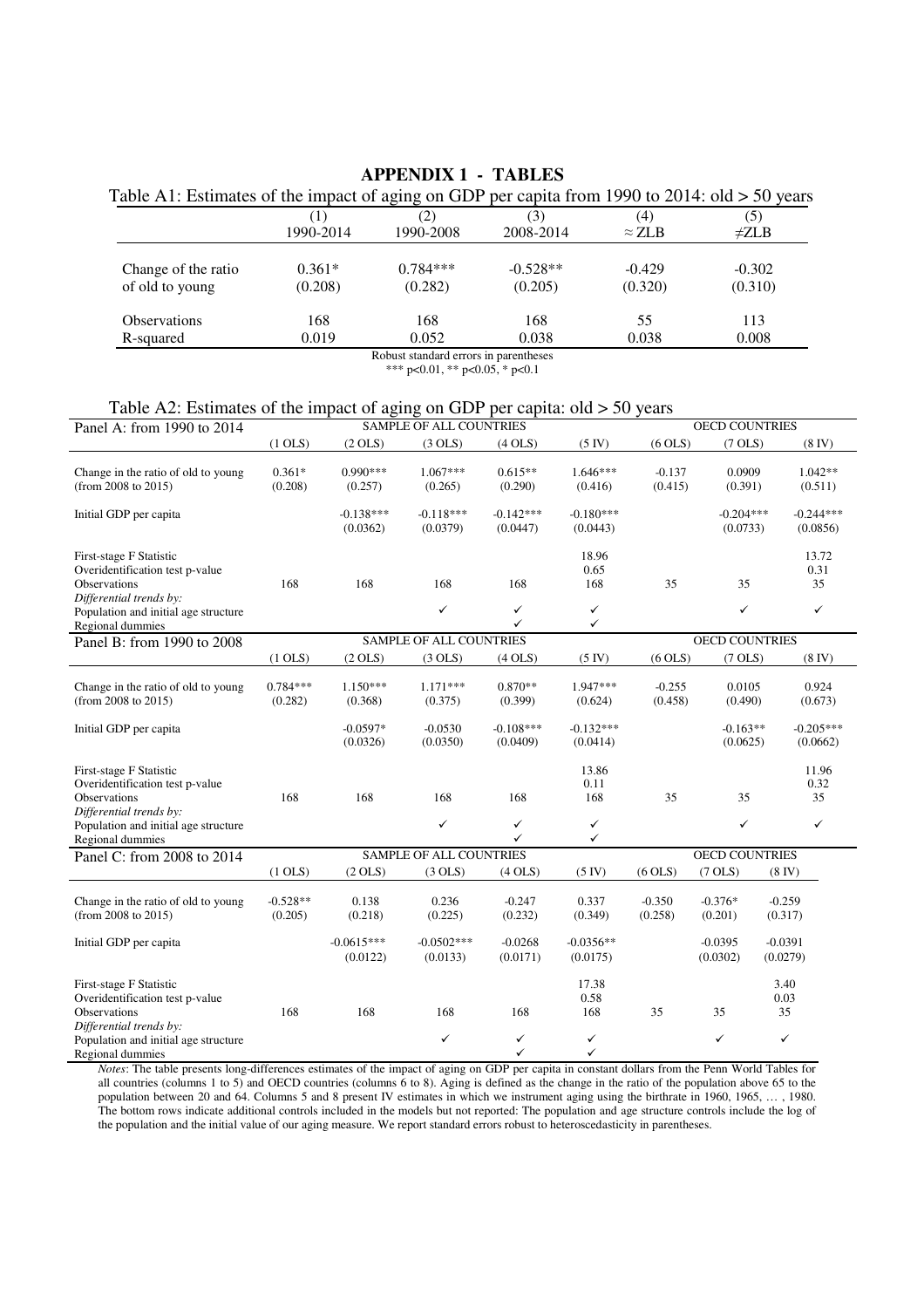Table A3: Estimates of the impact of Labor Input on GDP per capita: old > 65 years

|                                       | (1)                  | 2)                    | (3)                   | (4)                  | (5)              |  |  |  |  |
|---------------------------------------|----------------------|-----------------------|-----------------------|----------------------|------------------|--|--|--|--|
|                                       | 1990-2014            | 1990-2008             | 2008-2014             | $\approx$ ZLB        | $\neq$ ZLB       |  |  |  |  |
| Change in labor input                 | $-1.827*$<br>(1.084) | $-3.297**$<br>(1.419) | $3.260***$<br>(1.005) | $3.180**$<br>(1.501) | 1.620<br>(1.680) |  |  |  |  |
| <b>Observations</b>                   | 168                  | 168                   | 168                   | 55                   | 113              |  |  |  |  |
| R-squared                             | 0.019                | 0.052                 | 0.038                 | 0.067                | 0.007            |  |  |  |  |
| Robust standard errors in parentheses |                      |                       |                       |                      |                  |  |  |  |  |

\*\*\* p<0.01, \*\* p<0.05, \* p<0.1

#### Table A4: Estimates of the impact of Labor Input on GDP per capita: old > 65 years

| Panel A: from 1990 to 2014                                                                                   |                       |                          | SAMPLE OF ALL COUNTRIES  |                         |                         | OECD COUNTRIES    |                        |                       |
|--------------------------------------------------------------------------------------------------------------|-----------------------|--------------------------|--------------------------|-------------------------|-------------------------|-------------------|------------------------|-----------------------|
|                                                                                                              | (1 OLS)               | (2 OLS)                  | (3 OLS)                  | (4 OLS)                 | $(5 \text{ IV})$        | $(6$ OLS $)$      | $(7$ OLS $)$           | $(8 \text{ IV})$      |
| Change in labor input<br>(from 2008 to 2015)                                                                 | $-1.827*$<br>(1.084)  | $-3.458***$<br>(1.173)   | $-3.357***$<br>(1.282)   | $-2.280*$<br>(1.300)    | $-6.531***$<br>(2.045)  | 0.720<br>(2.087)  | 1.902<br>(1.802)       | $-1.197$<br>(2.436)   |
| Initial GDP per capita                                                                                       |                       | $-0.103***$<br>(0.0323)  | $-0.0859**$<br>(0.0366)  | $-0.129***$<br>(0.0433) | $-0.147***$<br>(0.0423) |                   | $-0.197**$<br>(0.0857) | $-0.154*$<br>(0.0925) |
| First-stage F Statistic<br>Overidentification test p-value<br>Observations<br>Differential trends by:        | 168                   | 168                      | 168                      | 168                     | 12.17<br>0.21<br>168    | 35                | 35                     | 7.88<br>0.18<br>35    |
| Population and initial age structure<br>Regional dummies                                                     |                       |                          | $\checkmark$             | ✓<br>✓                  | $\checkmark$<br>✓       |                   | $\checkmark$           | ✓                     |
| Panel B: from 1990 to 2008                                                                                   |                       |                          | SAMPLE OF ALL COUNTRIES  |                         |                         |                   | <b>OECD COUNTRIES</b>  |                       |
|                                                                                                              | (1 OLS)               | (2 OLS)                  | (3 OLS)                  | (4 OLS)                 | $(5 \text{ IV})$        | $(6$ OLS $)$      | $(7$ OLS $)$           | $(8 \text{ IV})$      |
| Change in labor input<br>(from 2008 to 2015)                                                                 | $-3.297**$<br>(1.419) | $-3.791**$<br>(1.535)    | $-3.563**$<br>(1.661)    | $-3.720**$<br>(1.706)   | $-9.914***$<br>(2.789)  | 0.118<br>(1.966)  | 1.397<br>(1.674)       | $-1.934$<br>(2.064)   |
| Initial GDP per capita                                                                                       |                       | $-0.0312$<br>(0.0278)    | $-0.0312$<br>(0.0322)    | $-0.0948**$<br>(0.0386) | $-0.107***$<br>(0.0372) |                   | $-0.163**$<br>(0.0669) | $-0.119$<br>(0.0750)  |
| First-stage F Statistic<br>Overidentification test p-value<br><b>Observations</b><br>Differential trends by: | 168                   | 168                      | 168                      | 168                     | 10.00<br>0.29<br>168    | 35                | 35                     | 7.98<br>0.49<br>35    |
| Population and initial age structure<br>Regional dummies                                                     |                       |                          | ✓                        | ✓<br>✓                  | $\checkmark$<br>✓       |                   | $\checkmark$           | ✓                     |
| Panel C: from 2008 to 2014                                                                                   |                       |                          | SAMPLE OF ALL COUNTRIES  |                         |                         |                   | <b>OECD COUNTRIES</b>  |                       |
|                                                                                                              | $(1$ OLS $)$          | (2 OLS)                  | (3 OLS)                  | (4 OLS)                 | $(5 \text{ IV})$        | (6 OLS)           | $(7$ OLS)              | $(8 \text{ IV})$      |
| Change in labor input<br>(from 2008 to 2015)                                                                 | $3.260***$<br>(1.005) | 0.539<br>(1.088)         | 0.617<br>(1.103)         | 1.767<br>(1.108)        | 1.186<br>(2.511)        | 2.943*<br>(1.621) | $2.322*$<br>(1.172)    | 3.930<br>(2.713)      |
| Initial GDP per capita                                                                                       |                       | $-0.0552***$<br>(0.0127) | $-0.0432***$<br>(0.0144) | $-0.0277$<br>(0.0168)   | $-0.0291*$<br>(0.0175)  |                   | $-0.0280$<br>(0.0381)  | $-0.0291$<br>(0.0348) |
| First-stage F Statistic<br>Overidentification test p-value<br><b>Observations</b><br>Differential trends by: | 168                   | 168                      | 168                      | 168                     | 8.43<br>0.52<br>168     | 35                | 35                     | 5.21<br>0.22<br>35    |
| Population and initial age structure<br>Regional dummies                                                     |                       |                          | ✓                        | ✓<br>✓                  | ✓<br>$\checkmark$       |                   | ✓                      | ✓                     |

*Notes*: The table presents long-differences estimates of the impact of aging on GDP per capita in constant dollars from the Penn World Tables for all countries (columns 1 to 5) and OECD countries (columns 6 to 8). Aging is defined as the change in the ratio of the population above 65 to the population between 20 and 64. Columns 5 and 8 present IV estimates in which we instrument aging using the birthrate in 1960, 1965, … , 1980. The bottom rows indicate additional controls included in the models but not reported: The population and age structure controls include the log of the population and the initial value of our aging measure. We report standard errors robust to heteroscedasticity in parentheses.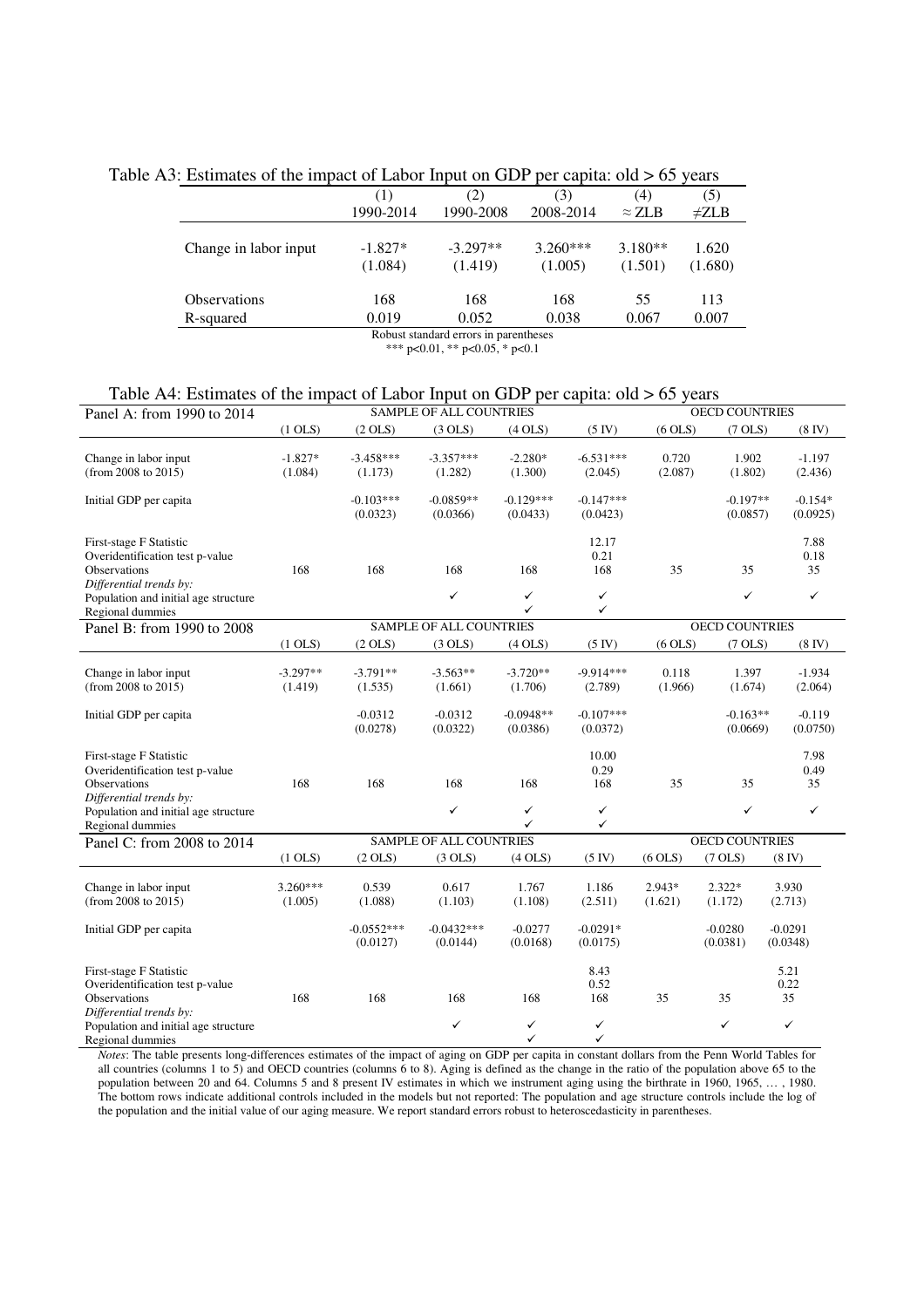Table A5: Estimates of the impact of Labor Input Ratio on GDP per adult: old > 65 years

|                                       | $\left(1\right)$     | (2)                   | (3)                   | (4)                 | (5)              |  |  |  |
|---------------------------------------|----------------------|-----------------------|-----------------------|---------------------|------------------|--|--|--|
|                                       | 1990-2014            | 1990-2008             | 2008-2014             | $\approx$ ZLB       | $\neq$ ZLB       |  |  |  |
| Change in labor input                 | $-2.014*$<br>(1.031) | $-3.235**$<br>(1.365) | $2.681***$<br>(1.018) | $2.425*$<br>(1.386) | 1.361<br>(1.737) |  |  |  |
| <b>Observations</b><br>R-squared      | 168<br>0.019         | 168<br>0.052          | 168<br>0.038          | 55<br>0.046         | 113<br>0.005     |  |  |  |
| Robust standard errors in parentheses |                      |                       |                       |                     |                  |  |  |  |

\*\*\* p<0.01, \*\* p<0.05, \* p<0.1

## Table A6: Estimates of the impact of Labor Input on GDP per adult: old > 65 years

| Panel A: from 1990 to 2014                                                                                                                                        | <b>SAMPLE OF ALL COUNTRIES</b> |                          |                                |                          |                                           | <b>OECD COUNTRIES</b> |                       |                                    |
|-------------------------------------------------------------------------------------------------------------------------------------------------------------------|--------------------------------|--------------------------|--------------------------------|--------------------------|-------------------------------------------|-----------------------|-----------------------|------------------------------------|
|                                                                                                                                                                   | $(1$ OLS $)$                   | (2 OLS)                  | (3 OLS)                        | (4 OLS)                  | $(5 \text{ IV})$                          | (6 OLS)               | $(7$ OLS $)$          | (8 IV)                             |
| Change in labor input<br>(from 2008 to 2015)                                                                                                                      | $-2.014*$<br>(1.031)           | $-3.487***$<br>(1.042)   | $-2.979**$<br>(1.169)          | $-2.144*$<br>(1.232)     | $-6.082***$<br>(1.887)                    | 0.970<br>(1.821)      | 1.995<br>(1.770)      | $-1.310$<br>(2.516)                |
| Initial GDP per adult                                                                                                                                             |                                | $-0.132***$<br>(0.0348)  | $-0.128***$<br>(0.0375)        | $-0.149***$<br>(0.0442)  | $-0.159***$<br>(0.0424)                   |                       | $-0.161*$<br>(0.0922) | $-0.0827$<br>(0.105)               |
| First-stage F Statistic<br>Overidentification test p-value<br>Observations<br>Differential trends by:<br>Population and initial age structure                     | 168                            | 168                      | 168<br>✓                       | 168<br>✓<br>✓            | 12.61<br>0.50<br>168<br>$\checkmark$<br>✓ | 35                    | 35<br>✓               | 6.61<br>0.13<br>35<br>✓            |
| Regional dummies                                                                                                                                                  |                                |                          | SAMPLE OF ALL COUNTRIES        |                          |                                           |                       | <b>OECD COUNTRIES</b> |                                    |
| Panel B: from 1990 to 2008                                                                                                                                        | (1 OLS)                        | (2 OLS)                  | (3 OLS)                        | (4 OLS)                  | $(5 \text{ IV})$                          | $(6$ OLS $)$          | $(7$ OLS)             | (8 IV)                             |
| Change in labor input<br>(from 2008 to 2015)                                                                                                                      | $-3.235**$<br>(1.365)          | $-3.803***$<br>(1.406)   | $-3.141**$<br>(1.532)          | $-3.448**$<br>(1.623)    | $-8.890***$<br>(2.598)                    | 0.454<br>(1.622)      | 1.386<br>(1.541)      | $-2.414$<br>(2.095)                |
| Initial GDP per adult                                                                                                                                             |                                | $-0.0550*$<br>(0.0306)   | $-0.0685**$<br>(0.0330)        | $-0.117***$<br>(0.0395)  | $-0.120***$<br>(0.0371)                   |                       | $-0.124$<br>(0.0737)  | $-0.0396$<br>(0.0878)              |
| First-stage F Statistic<br>Overidentification test p-value<br>Observations<br>Differential trends by:<br>Population and initial age structure<br>Regional dummies | 168                            | 168                      | 168<br>$\checkmark$            | 168<br>$\checkmark$<br>✓ | 10.31<br>0.71<br>168<br>$\checkmark$<br>✓ | 35                    | 35<br>✓               | 6.84<br>0.38<br>35<br>$\checkmark$ |
| Panel C: from 2008 to 2014                                                                                                                                        |                                |                          | <b>SAMPLE OF ALL COUNTRIES</b> |                          |                                           |                       | <b>OECD COUNTRIES</b> |                                    |
|                                                                                                                                                                   | $(1$ OLS $)$                   | (2 OLS)                  | (3 OLS)                        | $(4$ OLS $)$             | $(5 \text{ IV})$                          | $(6$ OLS $)$          | $(7$ OLS)             | $(8 \text{ IV})$                   |
| Change in labor input<br>(from 2008 to 2015)                                                                                                                      | $2.681***$<br>(1.018)          | 0.386<br>(1.077)         | 0.501<br>(1.101)               | 1.355<br>(1.089)         | 0.349<br>(2.406)                          | 2.678*<br>(1.498)     | $2.242*$<br>(1.155)   | 4.194<br>(2.684)                   |
| Initial GDP per adult                                                                                                                                             |                                | $-0.0608***$<br>(0.0143) | $-0.0498***$<br>(0.0157)       | $-0.0265$<br>(0.0181)    | $-0.0284$<br>(0.0182)                     |                       | $-0.0235$<br>(0.0401) | $-0.0262$<br>(0.0364)              |
| First-stage F Statistic<br>Overidentification test p-value<br>Observations<br>Differential trends by:                                                             | 168                            | 168                      | 168                            | 168                      | 8.85<br>0.59<br>168                       | 35                    | 35                    | 5.06<br>0.25<br>35                 |
| Population and initial age structure<br>Regional dummies                                                                                                          |                                |                          | ✓                              | ✓<br>$\checkmark$        | ✓<br>✓                                    |                       | ✓                     | ✓                                  |

*Notes*: The table presents long-differences estimates of the impact of aging on GDP per capita in constant dollars from the Penn World Tables for all countries (columns 1 to 5) and OECD countries (columns 6 to 8). Aging is defined as the change in the ratio of the population above 65 to the population between 20 and 64. Columns 5 and 8 present IV estimates in which we instrument aging using the birthrate in 1960, 1965, … , 1980. The bottom rows indicate additional controls included in the models but not reported: The population and age structure controls include the log of the population and the initial value of our aging measure. We report standard errors robust to heteroscedasticity in parentheses.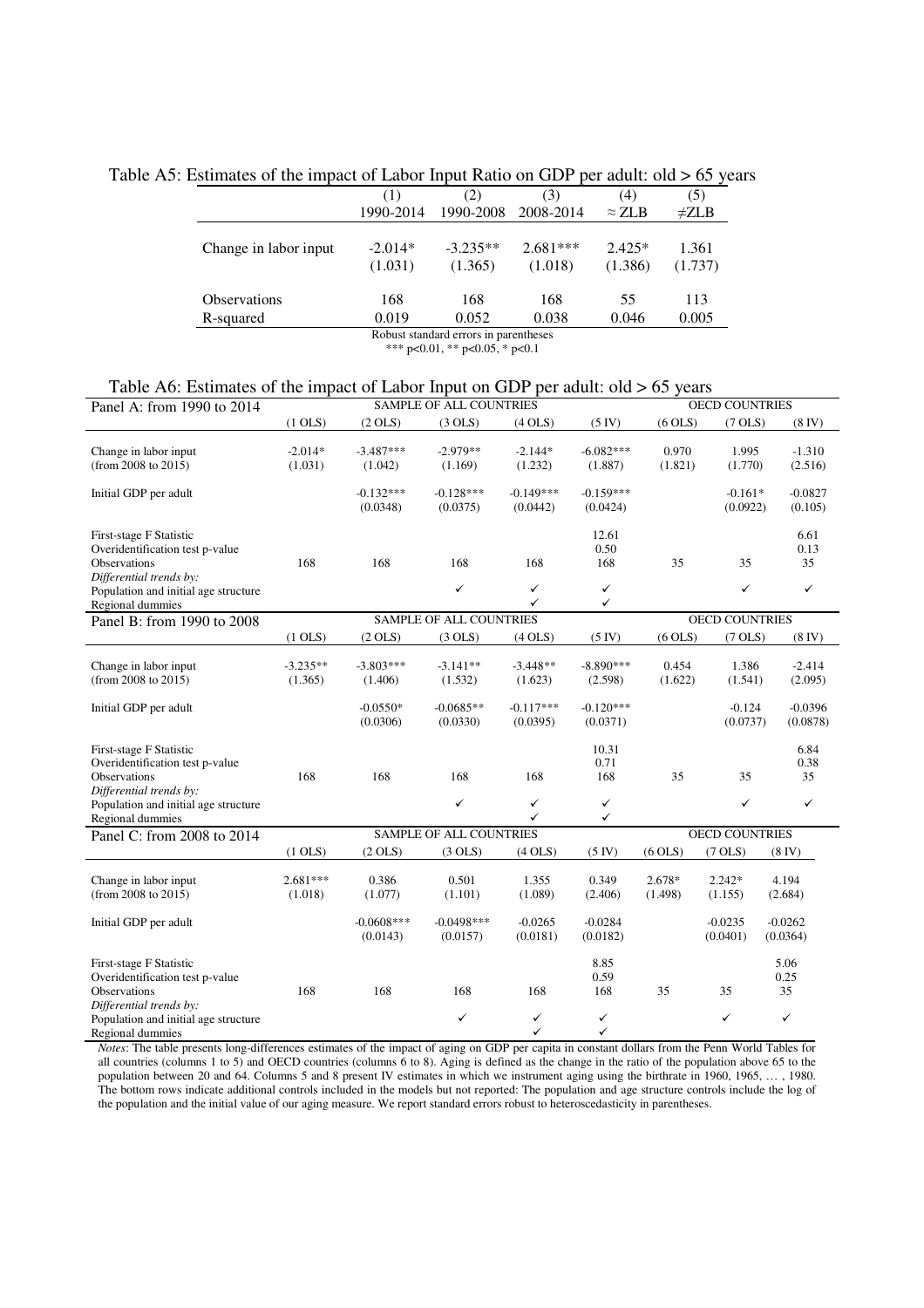| Panel A: in non OECD countries                                 |           |                                        |                                             |               |            |  |  |  |  |  |  |
|----------------------------------------------------------------|-----------|----------------------------------------|---------------------------------------------|---------------|------------|--|--|--|--|--|--|
|                                                                | (1)       | (2)                                    | (3)                                         | (4)           | (5)        |  |  |  |  |  |  |
|                                                                | 1990-2015 | 1990-2008                              | 2008-2015                                   | $\approx$ ZLB | $\neq$ ZLB |  |  |  |  |  |  |
|                                                                |           |                                        |                                             |               |            |  |  |  |  |  |  |
| Change of the ratio                                            | $2.365**$ | $3.208**$                              | $-0.854$                                    | $-0.274$      | $-1.046$   |  |  |  |  |  |  |
| of old to young                                                | (1.026)   | (1.422)                                | (0.862)                                     | (1.247)       | (1.242)    |  |  |  |  |  |  |
| <b>Observations</b>                                            | 133       | 133                                    | 133                                         | 27            | 106        |  |  |  |  |  |  |
| R-squared                                                      | 0.045     | 0.056                                  | 0.006                                       | 0.001         | 0.006      |  |  |  |  |  |  |
| Panel B: Excluding countries in the periphery of the European: |           |                                        |                                             |               |            |  |  |  |  |  |  |
|                                                                |           |                                        | Portugal, Italy, Ireland, Greece, and Spain |               |            |  |  |  |  |  |  |
|                                                                | (1)       | (2)                                    | (3)                                         | (4)           | (5)        |  |  |  |  |  |  |
|                                                                | 1990-2015 | 1990-2008                              | 2008-2015                                   | $\approx$ ZLB | $\neq$ ZLB |  |  |  |  |  |  |
|                                                                |           |                                        |                                             |               |            |  |  |  |  |  |  |
| Change of the ratio                                            | 0.989     | $2.230**$                              | $-1.795***$                                 | $-1.649**$    | $-1.099$   |  |  |  |  |  |  |
| of old to young                                                | (0.708)   | (1.024)                                | (0.533)                                     | (0.758)       | (1.010)    |  |  |  |  |  |  |
| <b>Observations</b>                                            | 164       | 164                                    | 164                                         | 51            | 113        |  |  |  |  |  |  |
| R-squared                                                      | 0.014     | 0.042                                  | 0.049                                       | 0.074         | 0.009      |  |  |  |  |  |  |
|                                                                |           | Robust standard errors in parentheses  |                                             |               |            |  |  |  |  |  |  |
|                                                                |           | *** $n<0.01$ . ** $n<0.05$ . * $n<0.1$ |                                             |               |            |  |  |  |  |  |  |

Table A7: Estimates of the impact of aging on GDP per capita from 1990 to 2014: old > 65 years

 $p<0.01$ , \*\*  $p<0.05$ , \*  $p<0.1$ 

| Table A8: Estimates of the impact of aging on GDP per capita from 2008 to 2014 |
|--------------------------------------------------------------------------------|
| for different values of ZLB threshold: $old > 65$ years                        |

| <b>ZLB</b> Threshold                  | $0.5\%$       | $0.5\%$    | $1.0\%$       | $1.0\%$    | $1.5\%$       | $1.5\%$    | $2.0\%$       | $2.0\%$    |  |
|---------------------------------------|---------------|------------|---------------|------------|---------------|------------|---------------|------------|--|
|                                       | (1)           | (2)        | (3)           | (4)        | (5)           | (6)        | (7)           | (8)        |  |
|                                       | $\approx$ ZLB | $\neq$ ZLB | $\approx$ ZLB | $\neq$ ZLB | $\approx$ ZLB | $\neq$ ZLB | $\approx$ ZLB | $\neq$ ZLB |  |
|                                       |               |            |               |            |               |            |               |            |  |
| Change of the ratio                   | $-1.527**$    | $-1.451*$  | $-1.640*$     | $-1.131$   | $-1.843**$    | $-1.099$   | $-1.948***$   | $-1.248$   |  |
| of old to young                       | (0.723)       | (0.874)    | (0.815)       | (0.969)    | (0.761)       | (1.010)    | (0.671)       | (1.090)    |  |
|                                       |               |            |               |            |               |            |               |            |  |
| <b>Observations</b>                   | 42            | 126        | 48            | 120        | 55            | 113        | 63            | 105        |  |
| R-squared                             | 0.075         | 0.017      | 0.075         | 0.010      | 0.093         | 0.009      | 0.107         | 0.010      |  |
| Robust standard errors in parentheses |               |            |               |            |               |            |               |            |  |

\*\*\* p<0.01, \*\* p<0.05, \* p<0.1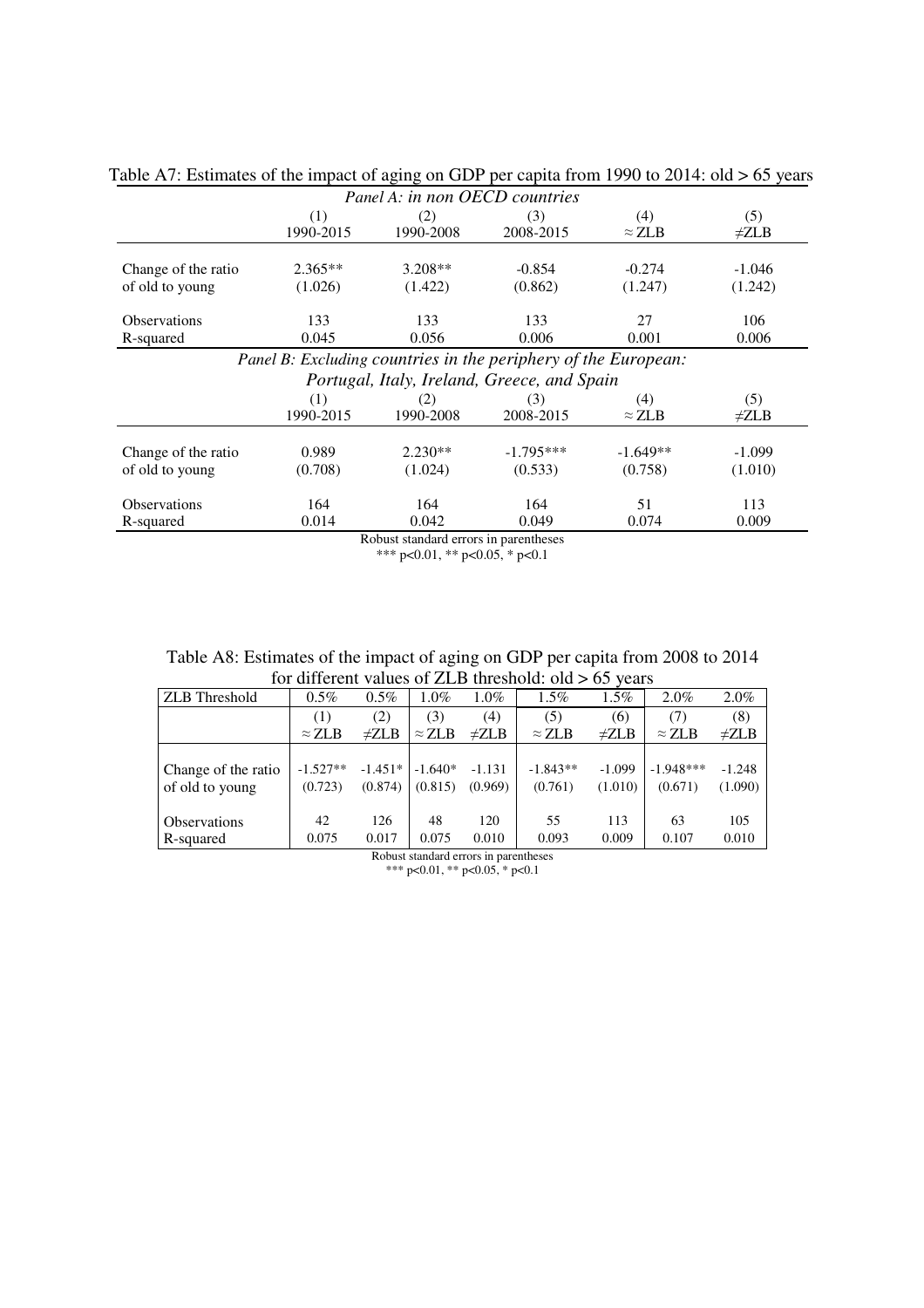| Panel A: Estimates of the impact of aging on Capital per working age adult (age 20-65)               |             |             |                                                                 |               |            |  |  |  |  |
|------------------------------------------------------------------------------------------------------|-------------|-------------|-----------------------------------------------------------------|---------------|------------|--|--|--|--|
|                                                                                                      | (1)         | (2)         | (3)                                                             | (4)           | (5)        |  |  |  |  |
|                                                                                                      | 1990-2014   | 1990-2008   | 2008-2014                                                       | $\approx$ ZLB | $\neq$ ZLB |  |  |  |  |
|                                                                                                      |             |             |                                                                 |               |            |  |  |  |  |
| Change of the ratio                                                                                  | 2.688***    | $3.298**$   | 0.598                                                           | $-1.100$      | 1.742      |  |  |  |  |
| of old to young                                                                                      | (0.920)     | (1.260)     | (0.753)                                                         | (1.075)       | (1.709)    |  |  |  |  |
|                                                                                                      |             |             |                                                                 |               |            |  |  |  |  |
| <b>Observations</b>                                                                                  | 59          | 59          | 59                                                              | 16            | 43         |  |  |  |  |
| R-squared                                                                                            | 0.066       | 0.068       | 0.004                                                           | 0.036         | 0.016      |  |  |  |  |
|                                                                                                      |             |             | Panel B: Estimates of the impact of aging on real interest rate |               |            |  |  |  |  |
|                                                                                                      | (1)         | (2)         | (3)                                                             | (4)           | (5)        |  |  |  |  |
|                                                                                                      | 1990-2014   | 1990-2008   | 2008-2014                                                       | $\approx$ ZLB | $\neq$ ZLB |  |  |  |  |
|                                                                                                      |             |             |                                                                 |               |            |  |  |  |  |
| Change of the ratio                                                                                  | $-0.587**$  | $-0.537$    | $-0.489$                                                        | $-0.409$      | $-0.824$   |  |  |  |  |
| of old to young                                                                                      | (0.230)     | (0.323)     | (0.353)                                                         | (0.390)       | (0.842)    |  |  |  |  |
|                                                                                                      |             |             |                                                                 |               |            |  |  |  |  |
| <b>Observations</b>                                                                                  | 59          | 59          | 59                                                              | 16            | 43         |  |  |  |  |
| R-squared                                                                                            | 0.024       | 0.009       | 0.024                                                           | 0.048         | 0.027      |  |  |  |  |
| Panel C: Estimates of the impact of real interest rates on Capital per working age adult (age 20-65) |             |             |                                                                 |               |            |  |  |  |  |
|                                                                                                      | (1)         | (2)         | (3)                                                             | (4)           | (5)        |  |  |  |  |
|                                                                                                      | 1990-2014   | 1990-2008   | 2008-2014                                                       | $\approx$ ZLB | $\neq$ ZLB |  |  |  |  |
|                                                                                                      |             |             |                                                                 |               |            |  |  |  |  |
| Change of real                                                                                       | $-0.846***$ | $-0.706***$ | 0.0929                                                          | $-0.681$      | 0.218      |  |  |  |  |
| interest rate                                                                                        | (0.253)     | (0.211)     | (0.365)                                                         | (0.648)       | (0.403)    |  |  |  |  |
|                                                                                                      |             |             |                                                                 |               |            |  |  |  |  |
| <b>Observations</b>                                                                                  | 59          | 59          | 59                                                              | 16            | 43         |  |  |  |  |
| R-squared                                                                                            | 0.095       | 0.104       | 0.001                                                           | 0.048         | 0.006      |  |  |  |  |

Table A9: Estimates of the impact of aging on capital per worker, through real interest rates

Notes: Robust standard errors in parentheses, \*\*\* p<0.01, \*\* p<0.05, \* p<0.1. The table presents in Panel A long-differences estimates of the impact of aging on capital per working age adult in constant dollars from the Penn World Tables in countries for which real interest rate data from the World Bank exists between 1990 and 2015. Panel B presents long-differences estimates of the impact of aging on real interest rates data from the World Bank. Real interest rates are defined as lending interest rates adjusted for inflation as measured by the GDP deflator. Panel C presents long-differences estimates of the impact of real interest rates on capital per working age adult .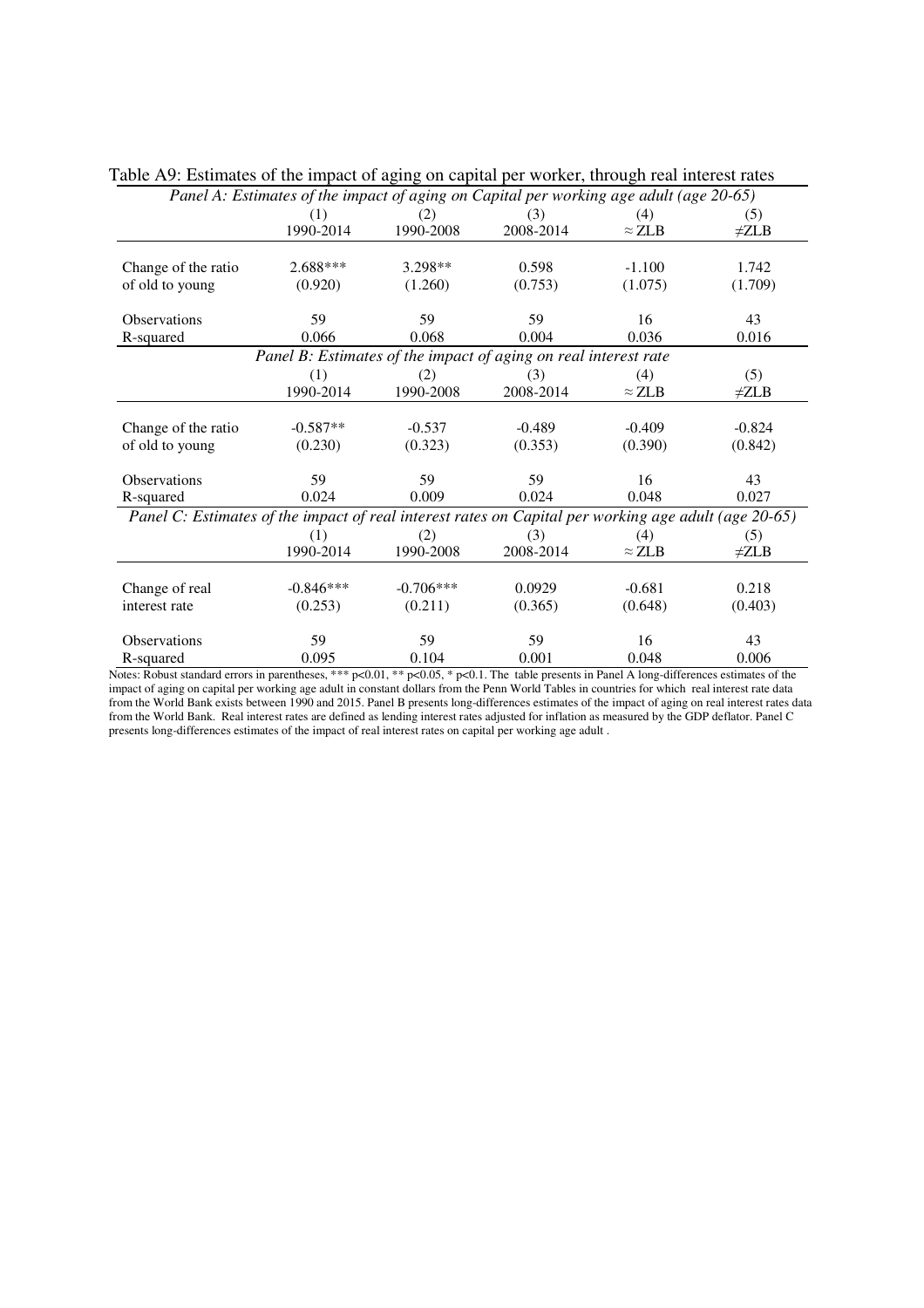#### APPENDIX 2 - MODEL

This appendix summarizes the microfoundations of the simple general equilibrium model of section 4.

### A Households

Individuals live for two periods, young and old, and maximize utility from consumption of one aggregate good according to:

$$
U_t(c_t^y, c_{t+1}^o) = \max_{c_t^y, c_{t+1}^o} \mathbb{E}_t \left\{ u(c_t^y) + \beta u(c_{t+1}^o) \right\} \tag{1}
$$

$$
s.t. \t c_t^y = w_t l_t - \tau_t - s_t \t\t(2)
$$

$$
c_{t+1}^{o} = \frac{(1+i_t)}{\Pi_{t+1}} s_t
$$
\n(3)

where the  $u(c) = \frac{c^{1-\sigma}}{1-\sigma}$  $\frac{c^{1-\sigma}}{1-\sigma}$  is a constant relative risk aversion (CRRA) preference function.  $c_t^y$  and  $c_{t+1}^o$  are household's consumption respectively when young and old. When young, individuals earn income in period t by renting their labor endowment  $l_t$  to firms at wage  $w_t$ . After paying taxes  $\tau_t$  the young use their net income to consume in period t and to save  $s_t$  for consumption when old by accumulation of private capital supplied to firms for production during the next period for a gross real rent  $\frac{(1+i_t)}{\Pi_{t+1}}$ , such that:

$$
K_{t+1}^s = N_t^y s_t \tag{4}
$$

where  $N_t^y$  $t<sup>y</sup>$  is the size of young generation at time t. When old, individuals dissave to consume, earning a gross real return  $\frac{(1+i_t)}{\Pi_{t+1}}$  on their savings from previous period (3). We derive the first order conditions of this problem by maximizing the Lagrangian<sup>1</sup>:

$$
\mathcal{L}_t = u(c_t^y) + \beta u(c_{t+1}^o) - \lambda_t (c_t^y - w_t l_t + \tau_t + s_t) - \lambda_{t+1} \left( c_{t+1}^o - \frac{(1+i_t)}{\Pi_{t+1}} s_t \right)
$$
(5)

First-order conditions:

$$
\frac{\delta \mathcal{L}_t}{\delta c_t^y} = u_c(c_t^y) - \lambda_t = 0 \tag{6}
$$

$$
\frac{\delta \mathcal{L}_t}{\delta c_{t+1}^o} = \beta u_c(c_t^o) - \lambda_{t+1} = 0 \tag{7}
$$

$$
\frac{\delta \mathcal{L}_t}{\delta k_{t+1}^s} = -\lambda_t + \lambda_{t+1} \frac{(1+i_t)}{\Pi_{t+1}} = 0
$$
\n(8)

Perfect foresight young individuals are at an interior solution and their consumption-saving choices satisfy a standard Euler equation given by

$$
\lambda_t = \lambda_{t+1} \frac{(1+i_t)}{\Pi_{t+1}} \to u_c(c_t^y) = \beta R_t u_c(c_t^o) \Leftrightarrow \frac{1}{(c_t^y)^\sigma} = \beta \frac{(1+i_t)}{\Pi_{t+1}} \frac{1}{(c_{t+1}^o)^\sigma}
$$
(9)

<sup>&</sup>lt;sup>1</sup>The expectations operator is ignored since the model is deterministic.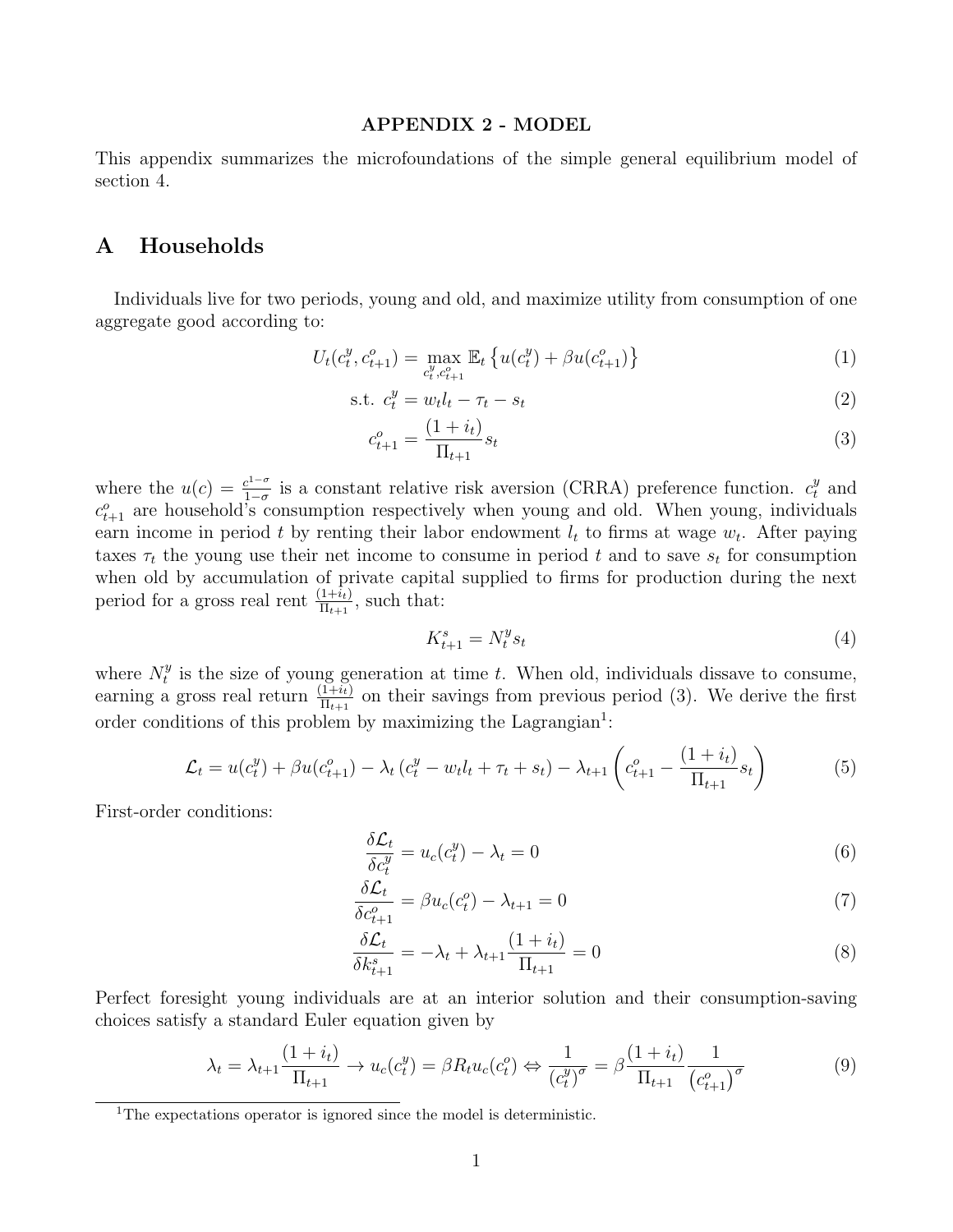Let  $R_t \equiv \frac{(1+i_t)}{\prod_{t\neq 1}}$  $\frac{1+it}{\Pi_{t+1}} \equiv 1 + r_t$ . Then the previous expression can be written as

$$
\frac{1}{c_t^y} = \beta_{R_t,\sigma} R_t \frac{1}{c_{t+1}^o} \Leftrightarrow c_{t+1}^o = R_t \left[ \beta_{R_t,\sigma} c_t^y \right]
$$
\n(10)

where  $\beta_{R_t,\sigma} = \beta^{\frac{1}{\sigma}} R_t^{\frac{1-\sigma}{\sigma}}$  $\begin{bmatrix} (\sigma=1) \\ = \end{bmatrix}$   $\beta$ . Directly from the budget constraint of the old(3) we have

$$
s_t = \beta_{R_t, \sigma} c_t^y \tag{11}
$$

Savings of the young  $s_t$  can then be derived by replacing the previous expression of  $c_t^y$  with respect to  $s_t$  in the budget constraint of the young(2):

$$
s_t = \frac{\beta_{R_t, \sigma}}{1 + \beta_{R_t, \sigma}} (w_t l_t - \tau_t)
$$
\n(12)

Capital supply:

Because aggregate savings in period  $t$  is equal to the capital supplied in the following period, we have:

$$
N_t^y s_t = K_{t+1}^s \Leftrightarrow s_t = \frac{K_{t+1}^s}{N_t^y} = \frac{K_{t+1}^s}{N_t^y} \frac{N_{t+1}^y}{N_t^y} = k_{t+1}^s (1 + g_t^y) = \frac{k_{t+1}^s}{A_t} \Rightarrow k_{t+1}^s = A_t s_t \tag{13}
$$

where  $k_t^s$  is capital supplied per young individual at time t,  $1 + g_t^y = N_{t+1}^y/N_t^y$  is the birth rate of the young, and defining an aging parameter as the ratio of old to young at time  $t + 1$ :

$$
A_t = \frac{N_{t+1}^o}{N_{t+1}^y} = \frac{N_t^y}{N_{t+1}^y} = \frac{1}{1 + g_t^y}
$$
\n(14)

Then,

$$
k_{t+1}^s = A_t s_t = A_t \frac{\beta_{R_t, \sigma}}{1 + \beta_{R_t, \sigma}} (w_t l_t - \tau_t)
$$
\n(15)

#### No-arbitrage condition:

The return on savings  $R_t$  accounts for the rent  $R_{t+1}^k$  on capital firms pay to individuals, and a capital depreciation  $\delta$ . So, the budget constraint of the old can alternatively be expressed by:

$$
c_{t+1}^o = \frac{1}{A_{t+1}} \left[ (1 - \delta) k_{t+1}^s + R_{t+1}^k k_{t+1}^s \right] = s_t (1 - \delta + r_{t+1}^k)
$$
\n(16)

Implying the following no-arbitrage condition:

$$
R_{t+1}^k = R_t + \delta - 1 \tag{17}
$$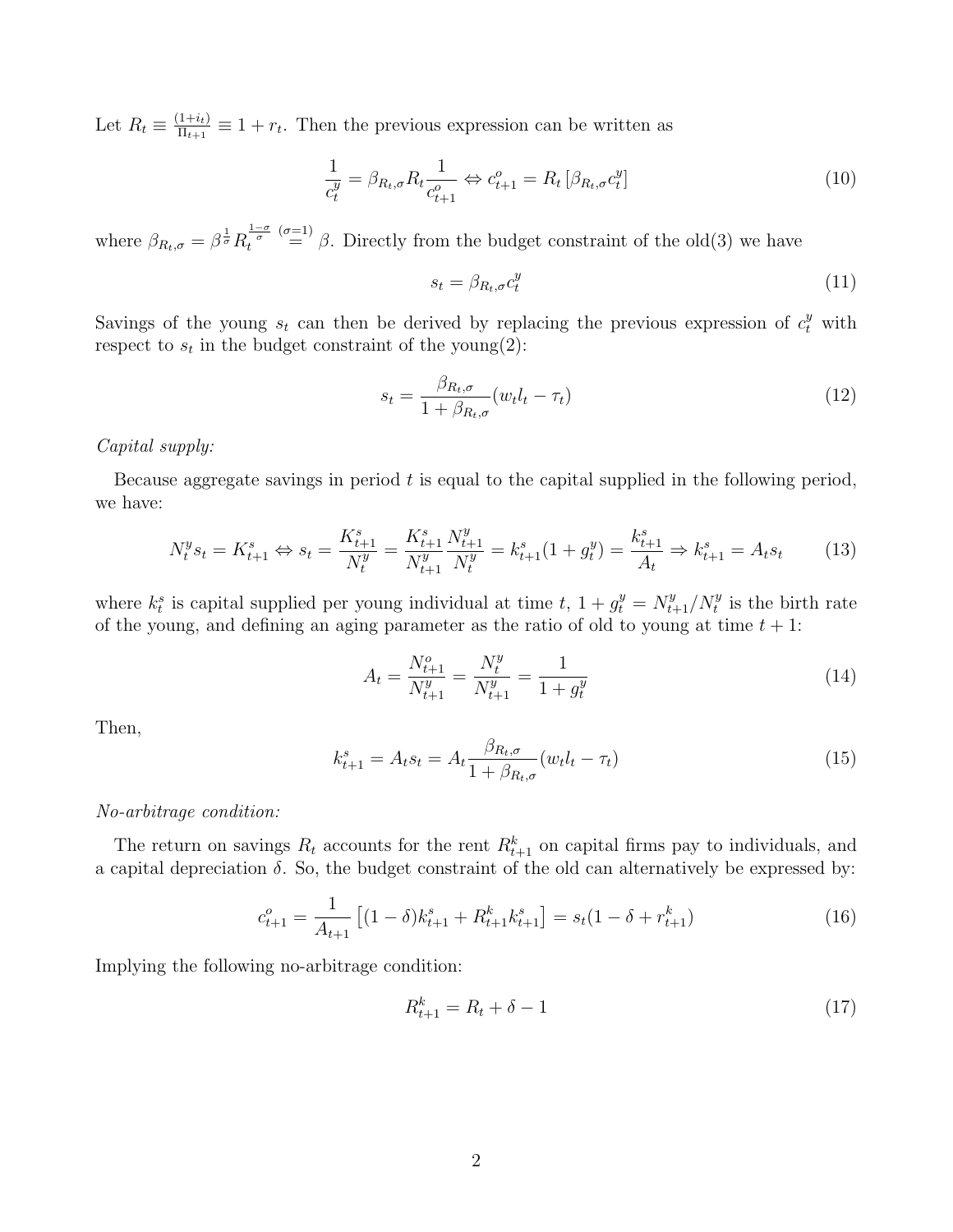## B Firms

We assume that firms produce only one good, are perfectly competitive, and take prices as given. They hire labor at a wage  $w_t$  and rent capital at rate  $r_t^k$  to maximize period-by-period profits. They operate using a standard Cobb-Douglas production function, and their problem is given by:

$$
\max_{L_t, K_t} P_t Y_t - W_t L_t - P_t R_t^k K_t \tag{18}
$$

$$
s.t. Y_t = L_t^{1-\alpha} K_t^{\alpha} \tag{19}
$$

The firm's capital and labor demand equilibrium conditions are given by:

$$
R_t^k = \alpha \frac{Y_t}{K_t} \tag{20}
$$

$$
w_t = \frac{W_t}{P_t} = (1 - \alpha) \frac{Y_t}{L_t}
$$
\n(21)

Each individual of the young generation supplies his labor endowment inelastically at  $\overline{l}$ . Since for now we are assuming wages are flexible, and full-employment, then  $L_t = N_t^y$  $t^y \overline{l}$ . Let  $k_t^d = \frac{K_t}{N_t^y}$  $\frac{K_t}{N_t^y} = \frac{K_t}{L_t}$  $\frac{K_t}{L_t}\overline{l}$ . Then:

$$
w_t = (1 - \alpha) \left(\frac{\alpha}{R_t^k}\right)^{\frac{\alpha}{1 - \alpha}}
$$
\n(22)

$$
k_t^d = \bar{l} \left(\frac{\alpha}{R_t^k}\right)^{\frac{1}{1-\alpha}}
$$
\n(23)

Defining  $\tilde{x} \equiv \ln x$ :

$$
\tilde{k}_{t+1}^d = \ln\left[\bar{l}\alpha^{\frac{1}{1-\alpha}}\right] - \frac{1}{1-\alpha}\tilde{R}_{t+1}^k
$$
\n(24)

## C Government

We assume the Government budget is balanced,  $G_t = T_t$ . And that Government spending is exogenously proportional to full-employment output  $G_t = \Omega \bar{Y}_t$ .

$$
G_t = \mathcal{G}\bar{Y}_t = T_t = N_t^y \tau_t \tag{25}
$$

$$
\tau_t = \frac{\mathcal{G}}{N_t^y} \bar{Y}_t = \frac{\mathcal{G}}{N_t^y} \frac{w_t \bar{L}_t}{1 - \alpha} = w_t \bar{l} \frac{\mathcal{G}}{1 - \alpha} = w_t \bar{l} \tau \tag{26}
$$

where 
$$
\tau = \frac{\mathcal{G}}{1 - \alpha}
$$
 is exogenously determined. (27)

Capital supply per young individual can then be expressed by:

$$
k_{t+1}^{s} = A_{t} \frac{\beta_{R_{t},\sigma}}{1 + \beta_{R_{t},\sigma}} w_{t} \bar{l}(\mu_{t} - \tau) \text{ , where } \mu_{t} = l_{t}/\bar{l} \stackrel{(l_{t} = \bar{l}_{t})}{=} 1 \tag{28}
$$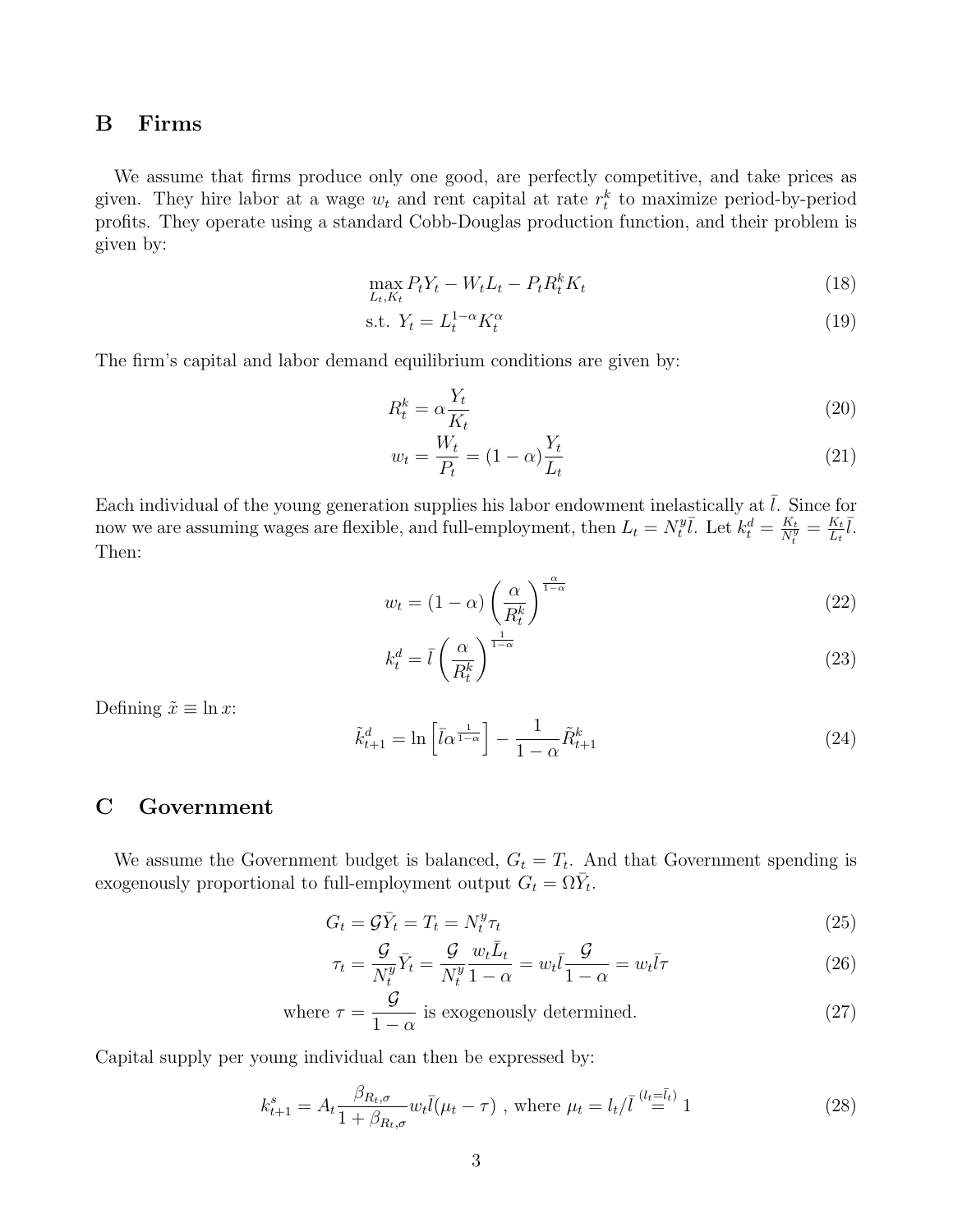$\mu_t$  is the employment ratio of the young, equal to 1 for now. Replacing  $w_t$  by (22) and taking logs the previous expression becomes:

$$
\tilde{k}_{t+1}^s = \ln \left[ \bar{l} (1 - \tau) (1 - \alpha) \alpha^{\frac{\alpha}{1 - \alpha}} \right] + \ln \left( \frac{\beta_{R_t, \sigma}}{1 + \beta_{R_t, \sigma}} \right) - \frac{\alpha}{1 - \alpha} \tilde{R}_t^k + \tilde{A}_t \tag{29}
$$

## D Comparative statics

Without loss of generality we assume full depreciation of capital in one period  $\delta = 1 \Rightarrow R_t =$  $R_{t+1}^k$ . Assuming the system is on a steady state equilibrium where  $R_t = R$ ,

$$
\tilde{k}^d = \tilde{k}^s \tag{30}
$$

where, from  $(24)$  and  $(29)$ 

$$
\tilde{k}^d = -\frac{1}{1-\alpha}\tilde{R} + \ln\left[\bar{l}\alpha^{\frac{1}{1-\alpha}}\right]
$$
\n(31)

$$
\tilde{k}^{s} = -\frac{\alpha}{1-\alpha}\tilde{R} + \tilde{A} + \ln\left(\frac{\beta_{R,\sigma}}{1+\beta_{R,\sigma}}\right) + \ln\left[\bar{l}(1-\tau)(1-\alpha)\alpha^{\frac{\alpha}{1-\alpha}}\right]
$$
(32)

(i) If  $\sigma = 1$  then  $\beta_{R,\sigma} = \beta$  and  $\tilde{R}$  and  $\tilde{k}$ has the following closed form expression

$$
\tilde{R} = -\tilde{A} + \ln\left[\left(\frac{1+\beta}{\beta}\right)\left(\frac{\alpha}{1-\alpha}\right)\left(\frac{1}{1-\tau}\right)\right]
$$
\n(33)

$$
\tilde{k} = \frac{1}{1 - \alpha}\tilde{A} + \frac{1}{1 - \alpha}\ln\left[\left(\frac{1 + \beta}{\beta}\right)\left(\frac{\alpha}{1 - \alpha}\right)\left(\frac{1}{1 - \tau}\right)\right] + \ln\left[\bar{l}\alpha^{\frac{1}{1 - \alpha}}\right]
$$
(34)

(ln)Aging  $\tilde{A}$  has a one for one negative impact on  $\tilde{R}$ 

$$
\frac{d\tilde{R}}{d\tilde{A}} = -1\tag{35}
$$

(ii) For the general case where  $\sigma > 0$  we can use the Theorem of the Implicit Function to express the former derivative  $\approx$ 

$$
\frac{dR}{d\tilde{A}} = -\frac{1 + \beta_{R,\sigma}}{\frac{1}{\sigma} + \beta_{R,\sigma}} < 0 \tag{36}
$$

which is still negative (and equal to  $-1$  when  $\sigma = 1$ ). Also, aging has a stronger impact on real rates when the Relative Risk Aversion  $\sigma$  is higher. Aging expands the supply of capital which effect has to be offset by a reduction of the real rate in order to sustain a general equilibrium. This real rate change has to be higher if the Elasticity of Intertemporal Substution is lower (or  $\sigma$  higher). This is consistent with the data used.

(*iii*) Impact of aging on output per capita  $\tilde{y}^{pc}$ 

Let,

$$
y_t = \frac{Y_t}{N_t^y} = \left(\frac{K_t}{N_t^y}\right)^\alpha \Rightarrow \tilde{y}_t = \alpha \tilde{k}_t \tag{37}
$$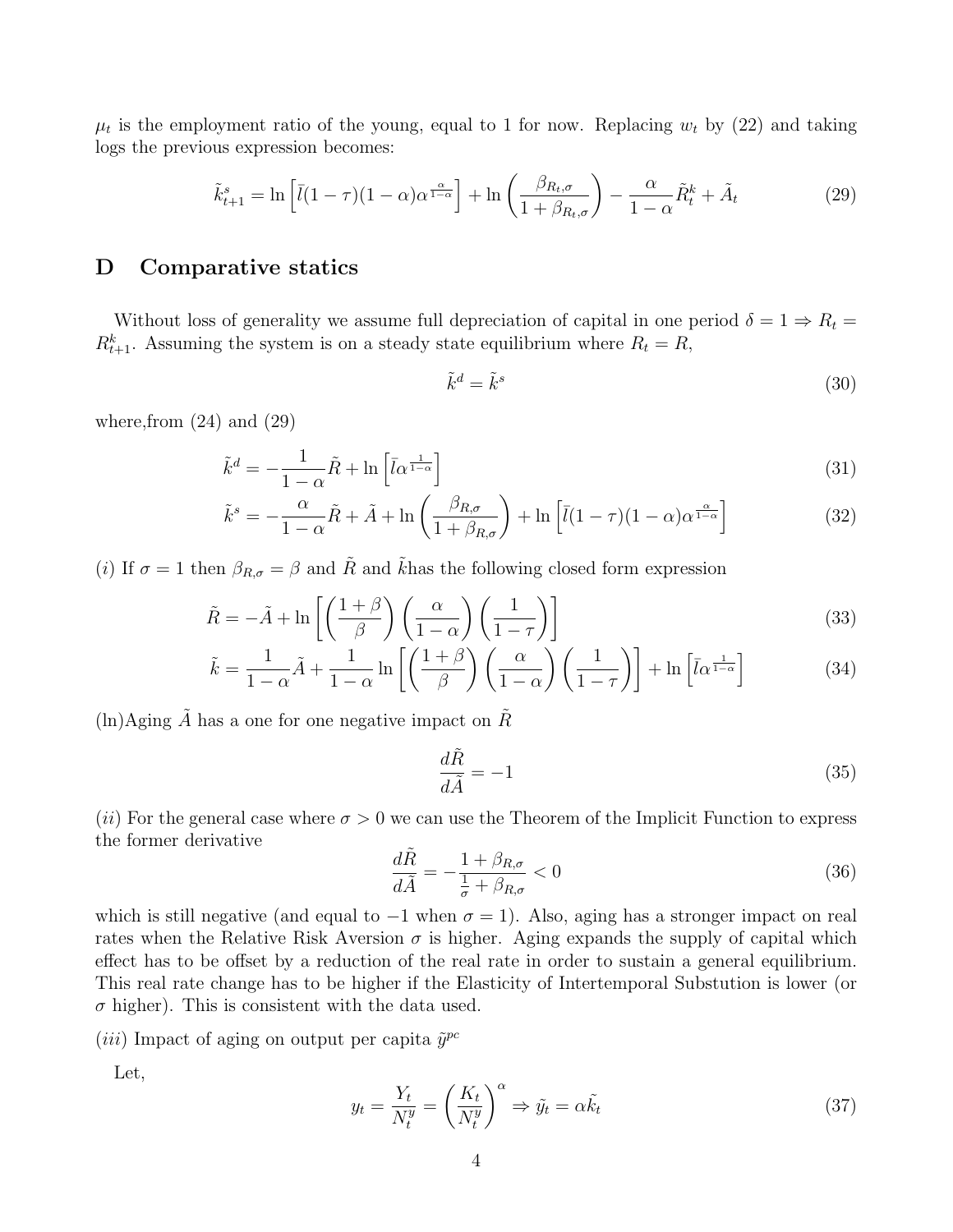Since we are assuming full-employment  $L_t = N_t^y$  $t^y$ . Then,

$$
y_t^{pc} = \frac{Y_t}{N_t^y + N_t^o} = \frac{Y_t}{N_t^y} \frac{N_t^y}{N_t^y + N_t^o} = \frac{Y_t}{N_t^y} \frac{1}{1 + \frac{N_t^o}{N_t^y}} = y_t \frac{1}{1 + A_{t-1}}
$$
(38)

using logs,

$$
\tilde{y}_t^{pc} = \tilde{y}_t - \ln(1 + A_{t-1})
$$
\n(39)

replacing  $\tilde{y}_t = \alpha \tilde{k_t}$ 

$$
\tilde{y}_t^{pc} = \alpha \tilde{k}_t - \ln\left(1 + A_{t-1}\right) \tag{40}
$$

now replacing  $\tilde{k}_t^d = \ln \left| \bar{l} \alpha^{\frac{1}{1-\alpha}} \right| - \frac{1}{1-\alpha} \tilde{R}_t$ 

$$
\tilde{y}_t^{pc} = -\frac{\alpha}{1-\alpha}\tilde{R}_t - \ln\left(1 + A_{t-1}\right) + \alpha \ln\left[\bar{l}\alpha^{\frac{1}{1-\alpha}}\right]
$$
\n(41)

Finally by replacing  $\tilde{R}$  by its steady state expression and taking the derivative of  $\tilde{y}_t^{pc}$  with respect to  $A$ 

$$
\frac{d\tilde{y}^{pc}}{d\tilde{A}} = \left(\frac{\alpha}{1-\alpha}\right) \left(\frac{1+\beta_{R,\sigma}}{\frac{1}{\sigma}+\beta_{R,\sigma}}\right) - \left(\frac{A}{1+A}\right)
$$
(42)

The first term of the expression is the capital deepening effect of aging which is positive, and the second one is the negative demographic effect of aging. Aging has a positive impact on output per capita when the capital deepening effect prevail over the demographic effect:

$$
\frac{dy^{\tilde{p}c}}{d\tilde{A}} > 0 \Leftrightarrow \left(\frac{\alpha}{1-\alpha}\right) \left(\frac{1+\beta_{R,\sigma}}{\frac{1}{\sigma}+\beta_{R,\sigma}}\right) > \left(\frac{A}{1+A}\right)
$$
\n(43)

We see directly from this expression that for greater values of  $\sigma$  the capital deepening effect is stronger, such that we would expect a stronger positive impact of aging on output per capita in those countries. Note also that the demographic effect  $\frac{A}{1+A} = \frac{N^o}{N^g+1}$  $\frac{N^{\sigma}}{N^y+N^{\sigma}}$ , so in countries where people live longer we would expect a weaker positive relation between aging and output per capita. This is suggested by the data where the significance of the results for OECD countries is much weaker.

#### E Transition dynamics

Define

$$
\tilde{x}^* \equiv \text{steady state of } \ln(x) \tag{44}
$$

$$
\hat{x}_t \equiv \tilde{x} - \tilde{x}^* \tag{45}
$$

then from (24) and (29), and having  $R_t = R_{t+1}^k$ ,

$$
\hat{k}_{t+1}^d = -\frac{1}{1-\alpha} \hat{R}_{t+1}^k \tag{46}
$$

$$
\hat{k}_{t+1}^s = -\frac{\alpha}{1-\alpha}\hat{R}_t^k + \hat{A}_t + \left[ \ln \left( \frac{\beta_{R_{t+1}^k, \sigma}}{1 + \beta_{R_{t+1}^k, \sigma}} \right) - \ln \left( \frac{\beta_{R^*, \sigma}}{1 + \beta_{R^*, \sigma}} \right) \right]
$$
(47)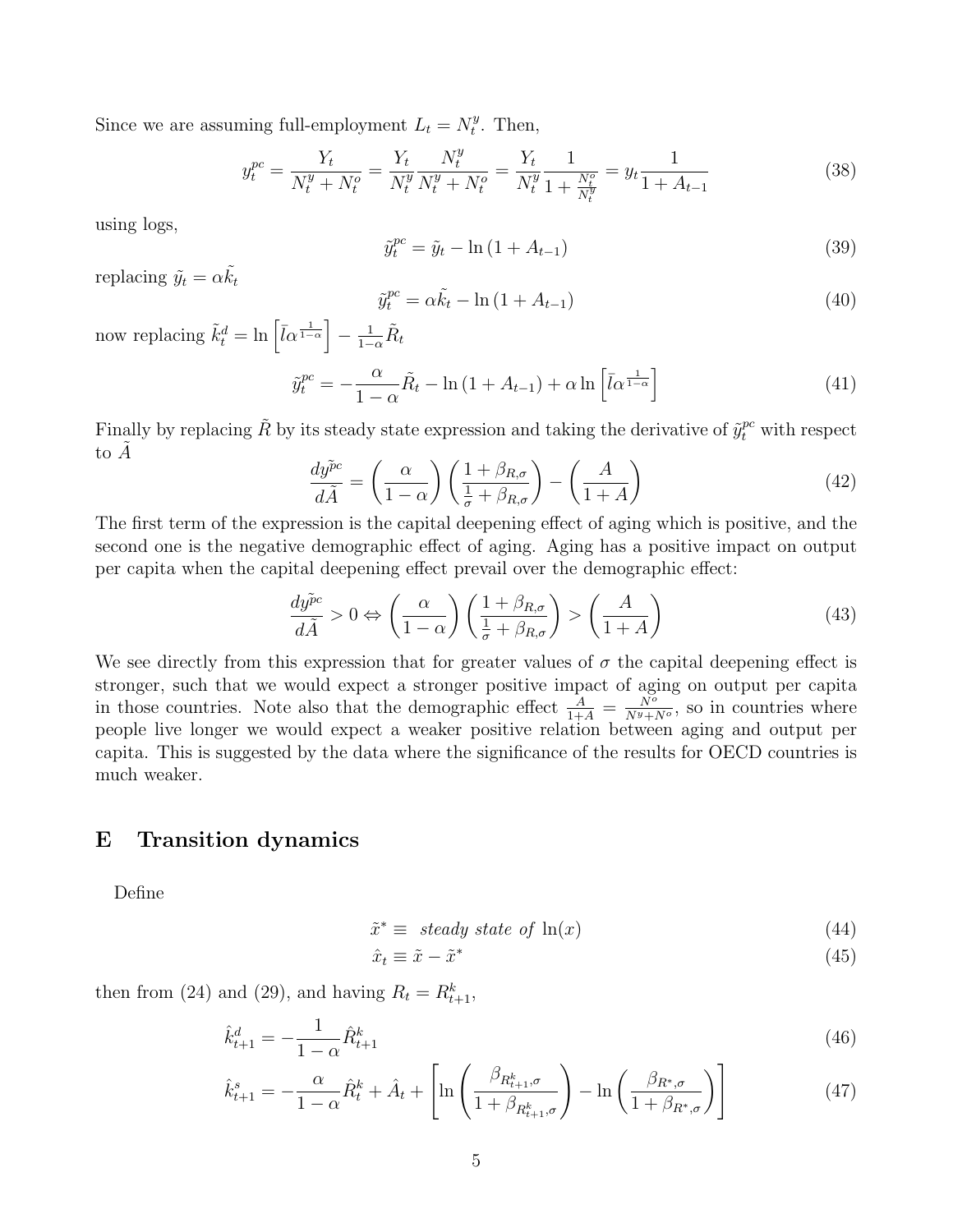Equilibrium

$$
\hat{k}_t^d = \hat{k}_t^s \tag{48}
$$

$$
\hat{R}_{t+1}^{k} = \alpha \hat{R}_{t}^{k} - (1 - \alpha) \hat{A}_{t} - (1 - \alpha) \left[ \ln \left( \frac{\beta_{R_{t+1}^{k}, \sigma}}{1 + \beta_{R_{t+1}^{k}, \sigma}} \right) - \ln \left( \frac{\beta_{R^{*}, \sigma}}{1 + \beta_{R^{*}, \sigma}} \right) \right]
$$
(49)

Transition from one steady state to another. Initial steady state: at  $t = t_o - 1$  aging  $A_{t_o-1} = A_1^*$ and  $R_{t_0-1} = R_1^* = R_{t_0}$ . At  $t = t_0$  aging changes for a change in g from  $A_1^*$  to  $A_2^*$ . Define  $\hat{A}^* \equiv \tilde{A}_1^* - \tilde{A}_2^*, \ \hat{R}^{k*} \equiv \tilde{R}_1^{k*} - \tilde{R}_2^{k*}, \text{ and } \ \tilde{R}_t^k \equiv \tilde{R}_t^k - \tilde{R}_2^{k*}.$ 

(i)  $\sigma = 1$  and  $\delta = 1$ :

$$
\hat{R}_{t+1}^k = \alpha \hat{R}_t^k \text{ for } t \ge t_0 \tag{50}
$$

$$
\hat{R}_t^k = \alpha^{t-t_0} \hat{R}^{k*} \tag{51}
$$

$$
\tilde{R}_t^k = \alpha^{t-t_0} \left( \tilde{R}_1^{k*} - \tilde{R}_2^{k*} \right) + \tilde{R}_2^{k*} \tag{52}
$$

 $\alpha \in ]0;1[$ , the series converges monotonically to the new steady state. The sign of the convergence process is opposite to aging change. Note that if  $\sigma = 1$  then  $\hat{R}^* = -\hat{A}^*$ 

$$
\tilde{R}_t^k = \tilde{R}_1^{k*} - (1 - \alpha^{t-t_0}) \left( \tilde{A}_2^* - \tilde{A}_1^* \right)
$$
\n(53)

(ii) General case for  $\sigma$  and  $\delta \in ]0,1]$ : log linearizing (49),

$$
\hat{R}_{t+1}^k = (\alpha_{R^{k*},\sigma})\hat{R}_t^k \text{ for } t \ge t_0 \tag{54}
$$

$$
\hat{R}_t^k = (\alpha_{R^{k*}, \sigma})^{t-t_0} \hat{R}^{k*}
$$
\n(55)

$$
\tilde{R}_t^k = (\alpha_{R^{k*}, \sigma})^{t-t_0} \left( \tilde{R}_1^{k*} - \tilde{R}_2^{k*} \right) + \tilde{R}_2^{k*}
$$
\n(56)

where 
$$
\alpha_{R^{k*},\sigma} = \alpha \frac{1 + \beta_{R^{k*}}}{1 + \beta_{R^{k*}} + (1 - \alpha) \left(\frac{1}{\sigma} - 1\right) \frac{R^{k*}}{R^{k*} + (1 - \delta)}} \in ]0;1[
$$
 (57)

the series always converges monotonically to the new steady state. The sign of the convergence process is opposite to aging change. The convergence process takes longer for higher level of  $\sigma$ and lower levels of  $\delta$ .

## F Aggregate Demand

#### (i) Consumption function

From the Euler equation (10) and budget constraint of the old (16), and assuming full depre-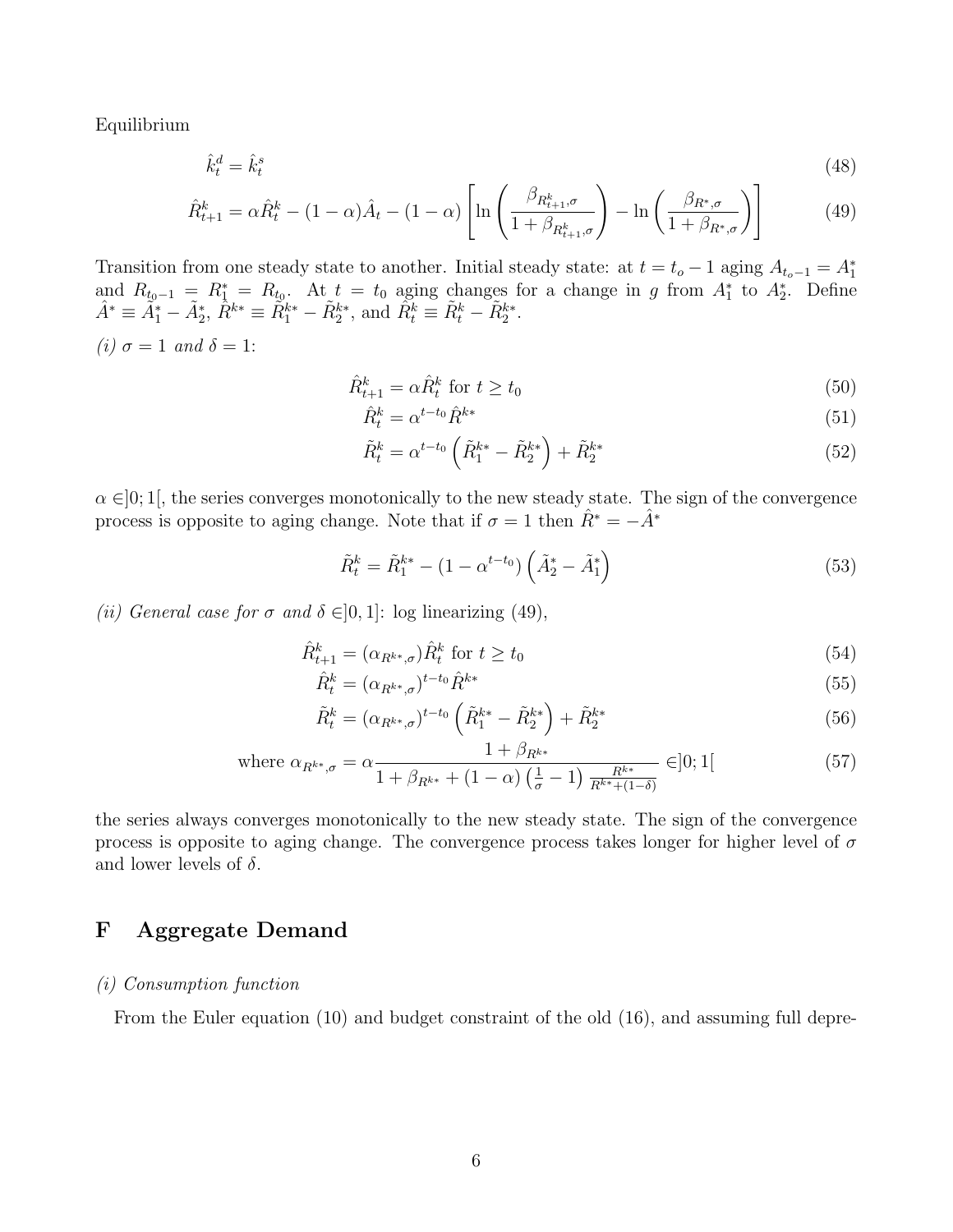ciation of capital in each period,  $\delta = 1$ 

$$
C_t = C_t^y + C_t^o \tag{58}
$$

$$
= N_t^y \frac{s_t}{\beta_{R_t, \sigma}} + R_{t-1} N_t^o s_{t-1}
$$
\n(59)

$$
= \frac{1}{1 + \beta_{R_t, \sigma}} \left( w_t L_t - G_t \right) + R_t^k K_t^s \tag{60}
$$

$$
=\frac{1}{1+\beta_{R_t,\sigma}}\left[(1-\alpha)Y_t - G_t\right] + \alpha Y_t\tag{61}
$$

$$
= \left[\frac{(1-\alpha)}{1+\beta_{R_t,\sigma}} + \alpha\right]Y_t - \frac{1}{1+\beta_{R_t,\sigma}}G_t
$$
\n(62)

(ii) Investment function

$$
I_t = K_{t+1} = \alpha \frac{Y_{t+1}}{R_{t+1}^k} = \alpha \frac{Y_{t+1}}{R_{t+1}}
$$
\n(63)

(iii) Aggregate Demand

$$
Y_t = C_t + I_t + G_t \tag{64}
$$

$$
= \left[\frac{(1-\alpha)}{1+\beta_{R_t,\sigma}} + \alpha\right]Y_t + \alpha \frac{Y_{t+1}}{R_{t+1}} + \frac{\beta_{R_t,\sigma}}{1+\beta_{R_t,\sigma}}G_t
$$
\n
$$
(65)
$$

(iv) Aggregate Demand per capita

$$
y_t^{pc} = \left[\frac{(1-\alpha)}{1+\beta_{R_t,\sigma}} + \alpha\right] y_t^{pc} + \left(\frac{\alpha}{R_{t+1}}\right) \left[\frac{1}{A_t} \left(\frac{1+A_t}{1+A_{t-1}}\right)\right] y_{t+1}^{pc} + \frac{\beta_{R_t,\sigma}}{1+\beta_{R_t,\sigma}} G_t^{pc} \tag{66}
$$

(v) Aggregate Demand per capita in steady state

$$
y^{pc} = \left[\frac{1-\alpha}{1+\beta_{R,\sigma}} + \alpha + \frac{\alpha}{A}\frac{1}{R}\right]y^{pc} + \frac{\beta_{R,\sigma}}{1+\beta_{R,\sigma}}G^{pc}
$$
(67)

Assuming that the system is determined, and taking logs,  $\tilde{y}^{pc}$  is expressed in terms of R and A, when Government spending per capita is constant, and when it is proportional to full employment output:

If 
$$
G^{pc} = \bar{G}^{pc}
$$
 then  $\tilde{y}^{pc} = -\ln\left[ (1-\alpha) \frac{\beta_{R,\sigma}}{1+\beta_{R,\sigma}} - \frac{\alpha}{A} \frac{1}{R} \right] + \ln\left( \frac{\beta_{R,\sigma}}{1+\beta_{R,\sigma}} \bar{G}^{pc} \right)$  (68)

If 
$$
G = \mathcal{G}\bar{Y}
$$
 then  $\tilde{y}^{pc} = -\ln\left[ (1-\alpha)\frac{\beta_{R,\sigma}}{1+\beta_{R,\sigma}} - \frac{\alpha}{A}\frac{1}{R} \right] + \ln\left( \frac{\beta_{R,\sigma}}{1+\beta_{R,\sigma}}\frac{1}{1+A} \left( \frac{\alpha}{R} \right)^{\frac{\alpha}{1-\alpha}} \right)$  (69)

Where  $\bar{y}^{pc} = \bar{y} \frac{1}{1+A} = \frac{1}{1+A}$  $\frac{1}{1+A}$   $\left(\frac{\alpha}{R}\right)$  $\frac{\alpha}{R}$ )  $\frac{\alpha}{1-\alpha}$  is full-employment output per capita.

## G Impact of aging on output per capita at the ZLB

We now assume that  $i = 0$ ,  $\Pi = R = 1$ , and also that  $\sigma = 1$  without loss of generality. Then an increase in aging leads unambiguously to a decrease of output per capita, , when Government